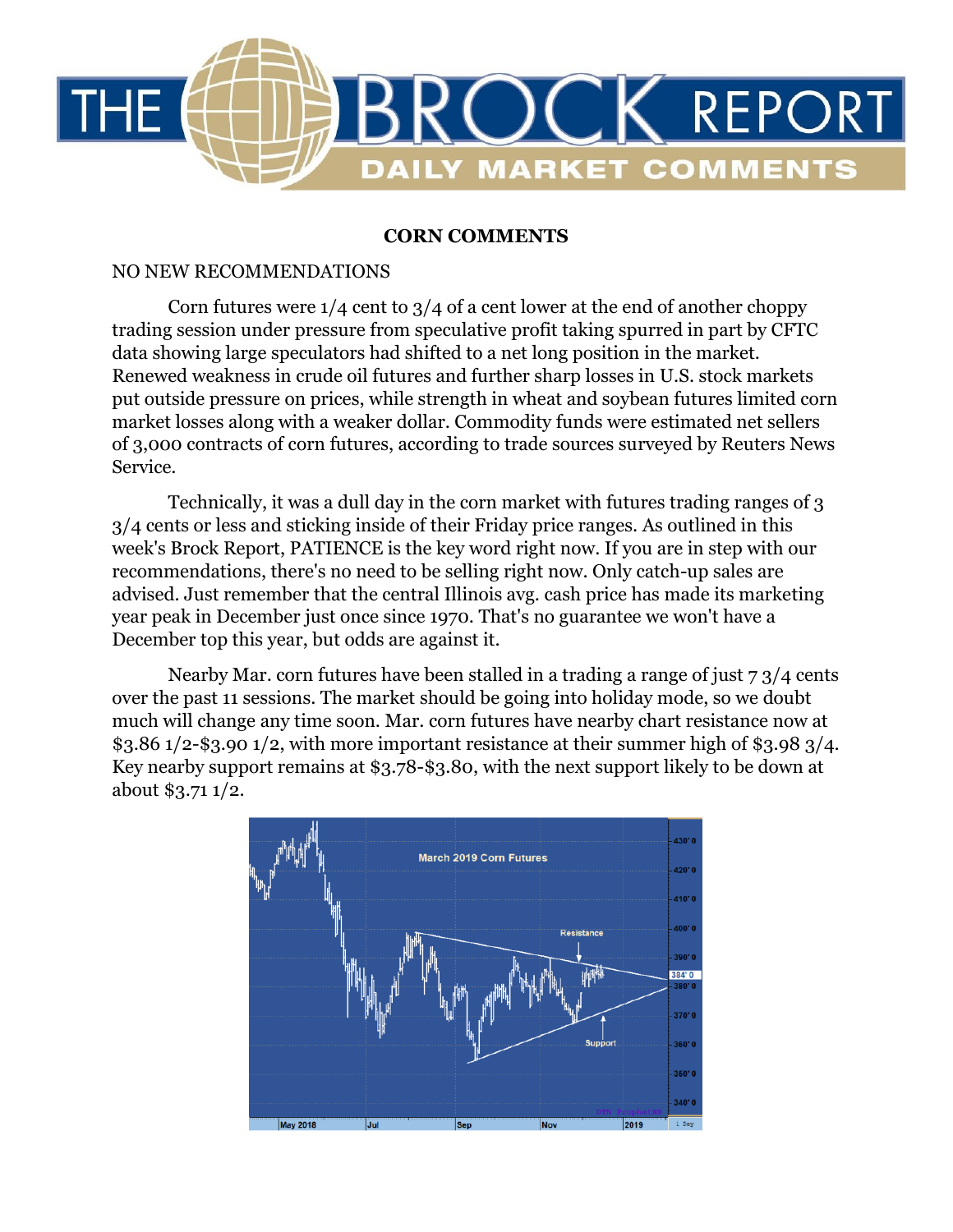Dec. corn futures have traded a range of just 6 1/4 cents so far this month and failed to hold a push above their 200-day moving avg. for the 4th straight session today. A close above that avg., now at about \$4.04 could spur added technical buying, but we would not be surprised to see pre-holiday position evening push the market back a bit in the near-term. Key nearby chart support is at \$3.99 1/4-\$4.00 1/2.

U.S. corn exports remain strong with export inspections of 629.5 mil. bu. through Dec. 13 running 73% above a year earlier. The concern on the demand side remains in the ethanol sector. That's likely to remain the case, with U.S. crude oil futures breaking out to a new 15-month low on a continuation basis today.

CIF basis bids for delivery of corn to the Gulf were weaker this afternoon compared with Friday afternoon. Basis bids for Dec. delivery were 3 cents weaker at 43 over Mar. futures. The bid for January delivery is 1 cent weaker at 48 cents over Mar. futures, with the bid for February delivery 1 cent weaker at 50 over. Central Illinois processor corn basis bids are steady at 24 under to 8 under Mar. futures.

### **SOYBEAN COMMENTS**

### NO NEW RECOMMENDATIONS

Soybean futures managed modest gains of 2 1/4 to 4 1/2 cents on support from expectations for more buying of U.S. soybeans by China and data showing large speculators still held a sizeable short position in the market as of last Tuesday. Strongerthan-expected weekly export sales were also supportive for prices along with a weaker dollar. A slightly negative NOPA crush report helped cap gains along with strong S. American crop prospects, soyoil price weakness and the further sharp losses in crude oil futures. Commodity funds were estimated net buyers of 4,000 contracts of soybean futures and 1,500 of soymeal futures, but sold an estimated net 3,500 contracts of soyoil futures.

Soybean futures traded relatively narrow ranges mostly inside their Friday price ranges and closed near mid-range, which doesn't tell us much technically. It is clearly positive, though, that futures continue to hold above their post Trump-Xi meeting chart gaps. Nearby Jan. beans still need to push past resistance at \$9.28-\$9.32 3/4 to open further significant upside potential from a technical standpoint. Jan. soybeans now have immediate support at \$9.00-\$9.00 1/4 with gap support at \$8.96 1/2-\$8.97. A drop below \$8.97 would leave the next apparent support at the market's 40-day moving avg., which should be near \$8.87 on Tuesday. Nov beans have nearby resistance at \$9.58, with stronger resistance at last week's trading high of \$9.71. Nearby support for Nov. remains at \$9.49 1/4, while the market's 200-day moving avg. is at about \$9.44 1/2.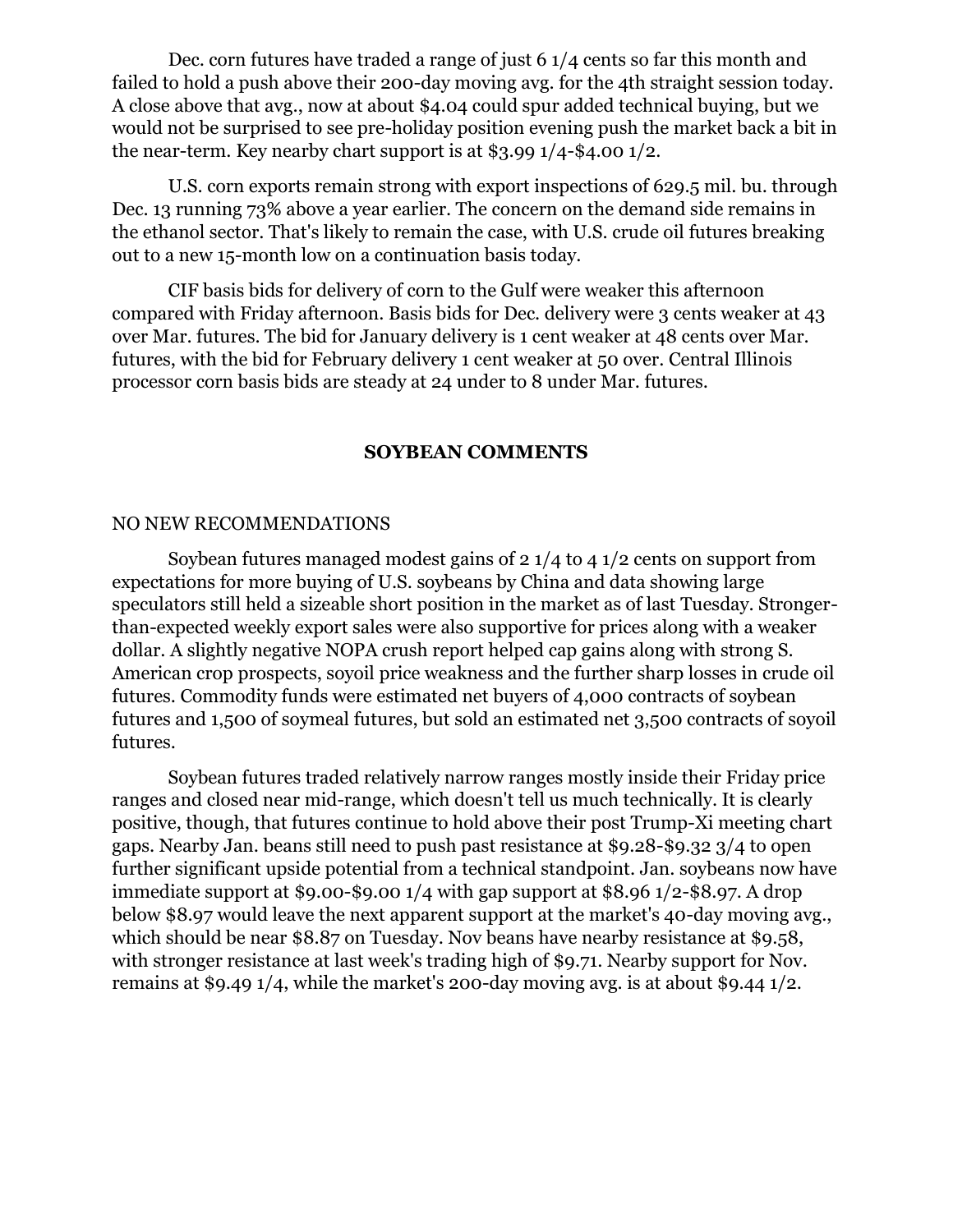

Soybean producers received some good news after the market closed this afternoon as President Trump tweeted he had approved the second tranche of "trade aid" payments. USDA in a press release later said producers who have signed up for the Marketing Facilitation Program (MFP) will receive a second payment on the remaining 50% of their 2018 production. The MFP rate for soybeans remains at \$1.65 per bu., USDA said, which will mean a second payment of 82.5 cents per bu., matching the first payment.

While this morning's NOPA crush number was a bit disappointing for the market as it was below the avg. of trade expectations, it was still higher than last year and the U.S. crush pace still appears to be on pace to easily exceed USDA's current 2018/19 crush projection, although crush margins have tightened.

CIF basis bids for delivery of soybeans to the Gulf are steady to weaker this afternoon compared with Friday afternoon. The spot bid is steady at 20 over Jan. futures, while the bid for January delivery is 5 cents weaker at 23 over. The bid for February delivery is 3 cents weaker at 17 over Mar. futures. Central Illinois processor soybean basis bids are 3 cents stronger to steady at 45 under to 15 under Jan. futures, according to USDA.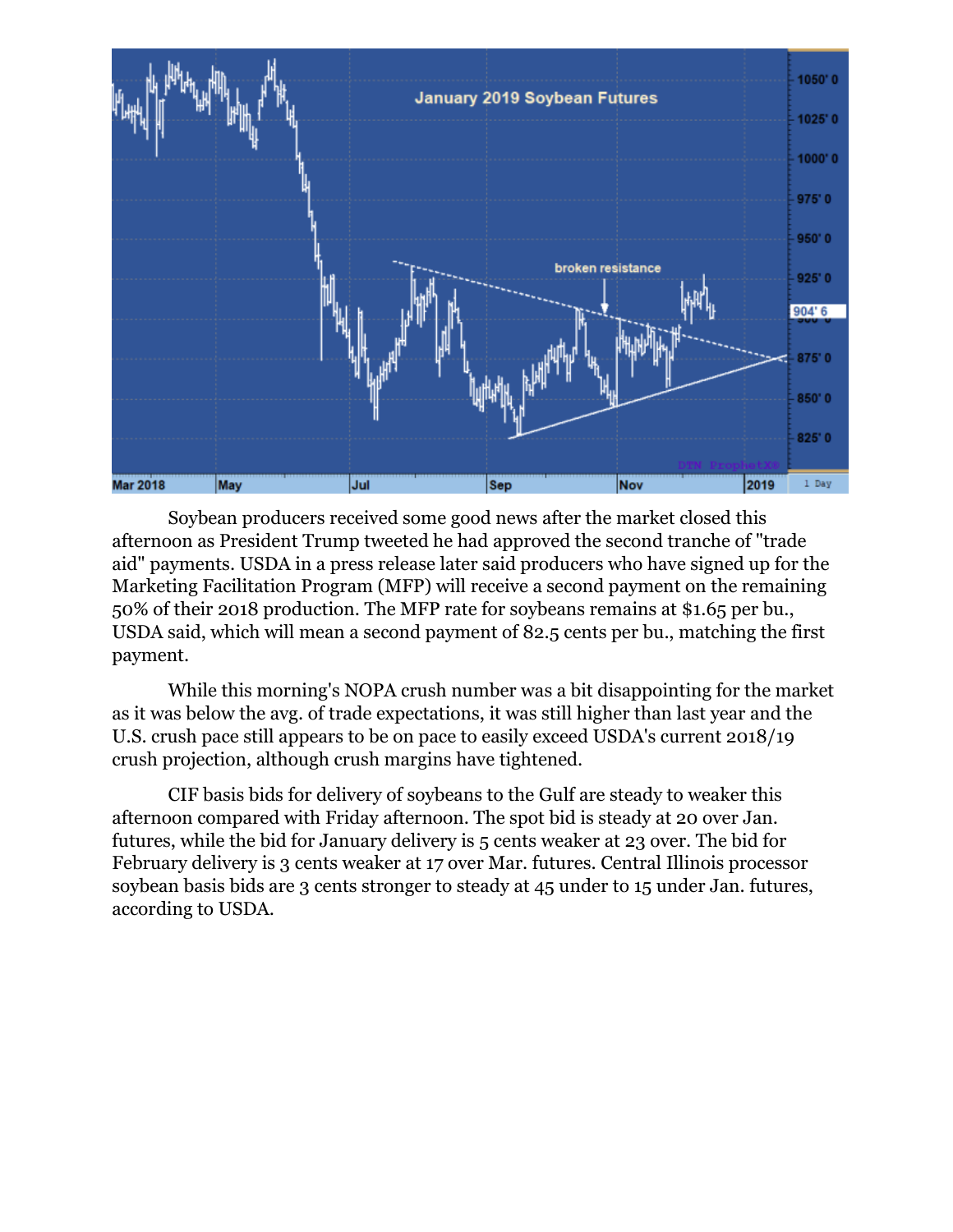### **WHEAT COMMENTS**

### NO NEW RECOMMENDATIONS

Wheat futures ended higher amid optimism about export demand driven by solid weekly export inspections and rising prices in the Black Sea region. Chicago wheat ended up 5 cents, with March settling at \$5.35 ¼ and Dec. 2019 at \$5.66. Kansas City wheat ended up 4 to 5 cents, with March settling at \$5.22 an Dec. 2019 at \$5.71  $\frac{1}{2}$ . Minneapolis wheat ended up 1 to 2 cents.

Technically, most contracts posted inside chart days, settling 2 to 5 cents below last week's multi-week highs - those highs are at \$5.38 ½ in Chicago, \$5.24 ½ in Kansas City and \$5.89 ½ in Minneapolis, basis the March contracts. Some contracts did post new high closes for the move. March MGEX wheat bounced off support at \$5.82 ¼ for the third day in a row before rebounding.

Weekly wheat inspections of 682,162 metric tons were the strongest of the marketing year to date and were well above trade guesses of 350,000 to 550,000 metric tons, and up from 449,002 metric tons the prior week. There's still some catching up to do to meet USDA's projection: For the marketing year to date, wheat inspections are down 15%, whereas USDA sees an 11% increase in exports for 2018-19. A sharp jump in Russian prices last week is helping to fuel expectations for export restrictions there, and more opportunities for the U.S. and other exporters.

The weather outlook is mostly benign for wheat, both in the U.S. and around the world. Warm temperatures into the 50s and 60s will foster "some additional wheat establishment" in the southern Plains, according to World Weather Inc. There are no notable winterkill threats, with the coldest areas of eastern Europe under snow cover. Crops across Europe and China are dormant and not facing any cold threats. The lack of snow cover across much of the northern U.S. Plains could become a concern, but at this point there is no bitter cold in the forecast for the region until late next week.

### **COTTON AND RICE COMMENTS**

#### NO NEW RECOMMENDATIONS

Cotton futures ended lower on pressure from falling crude oil prices and equities, along with weak export demand and technical selling. Bear-spreading was a feature today. March cotton ended down 1.06 cents to 78.54, after trading a range of 77.90 to 79.80. Dec. 2019 cotton ended down 40 points to 77.29. On a day when the Dow plummeted 500 points and crude oil was down \$2, cotton needed a bullish story, and didn't have it. Weekly export sales last week were pitiful, and so far there's no sign China is planning to buy cotton as part of its "ceasefire" with the U.S.

Technically, the cotton market has a near-term downtrend, although going further back, it maintains a sideways trajectory over the past three months. Next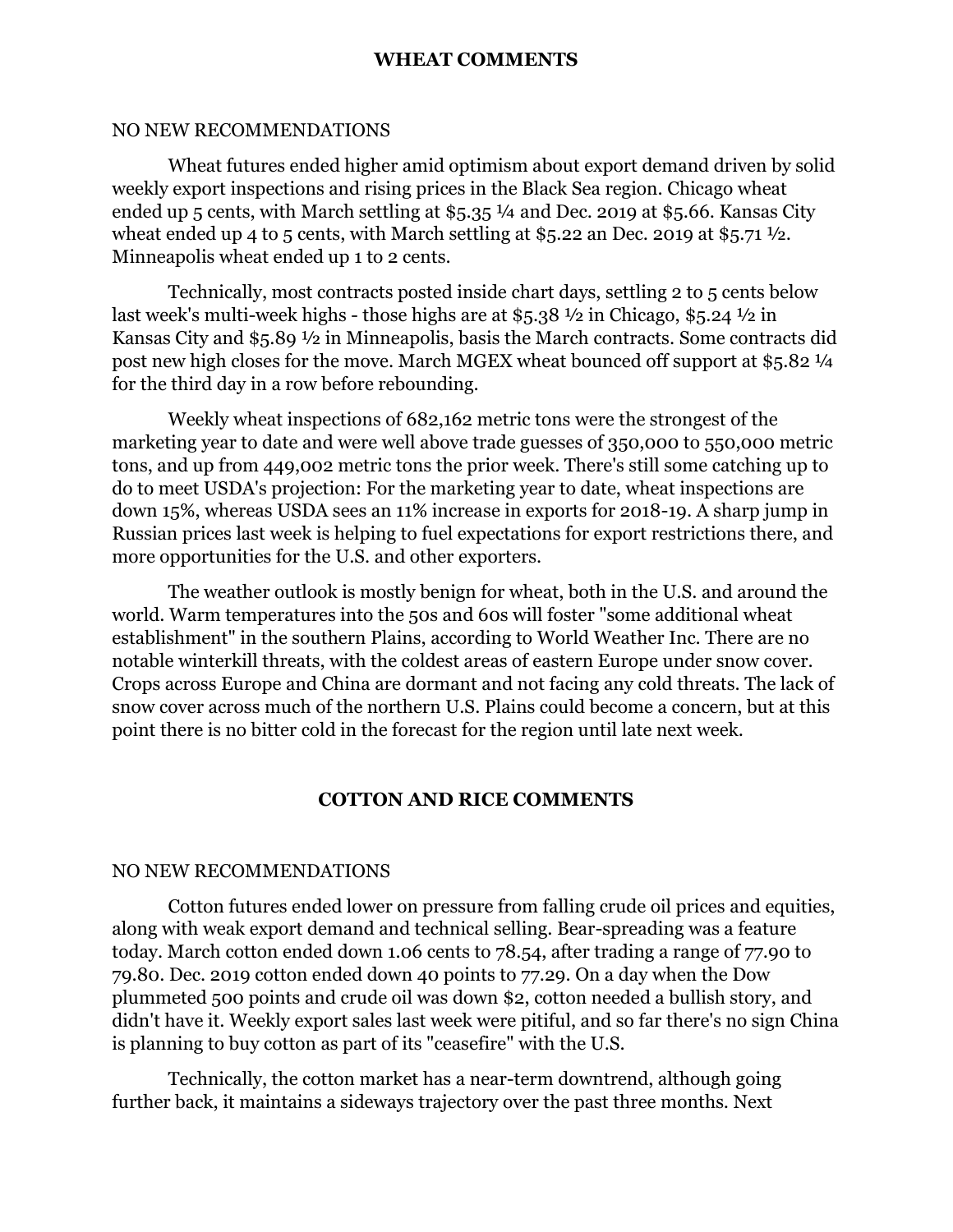support is at the November low of 77.20 and below that the fall low of 76.50. The upside of the sideways range is 82.00.

As noted above, USDA has announced the second round of "trade aid" payments. It is the same as the first, which for cotton is 6 cents per pound.

Rice futures ended narrowly mixed. After posting a bullish outside day on Friday amid heavy volume, January futures took out Friday's high today but had no followthrough. It settled down 2 cents to \$10.55  $\frac{1}{2}$ . March rice ended up  $\frac{1}{2}$  cent to \$10.69  $\frac{1}{2}$ . Volume was still relatively high for rice today, but down from last week. Traders are rolling out of January positions into March. We still see some downside in rice in the near-term through the end of the year, but we are already 60% sold for the marketing year and not looking to add to that at the moment.

## **LIVESTOCK COMMENTS**

### NO NEW RECOMMENDATIONS

Live cattle futures ended mostly lower following last week's somewhat disappointing cash cattle trade and tumbling equity markets. Nearby months lost 55 to 85 cents, with Dec. settling at \$119.025, February at \$121.55 and April at \$123.85. Wholesale beef prices were strong to start the week: the afternoon Boxed Beef report showed Choice up \$1.71 and Select up 62 cents. Packer margins have shrunk below \$100 per head according to HedgersEdge, to \$94.55 today, down from \$105.15 on Friday and \$133.05 a week ago.

Plains cash cattle markets were quiet as usual for a Monday. Live cattle trade late on Friday in Plains markets was light to moderate at \$118 to \$119, mostly \$119, steady with a week earlier. USDA on Friday afternoon reported sales of 12,998 head in Kansas markets. In Nebraska only light trade of 6,067 head had occurred on Friday as of midafternoon, with most of that at \$188 on a dressed carcass basis, up \$1 from a week earlier.

Feeder cattle futures also fell. January feeders fell \$2.20 to \$145.375. The CME feeder cattle index for Friday was \$146.20, down 71 cents from the prior day.

Lean hog futures ended lower, falling to their lowest level in more than a month on recent cash market weakness, technical selling and the plunge in equities. February ended down 68 cents to \$63.825, while April lost \$1.075 to \$68.975 and June fell 80 cents to \$82.375. Packer margins remain robust as cash prices have sagged: The estimated margin today was \$43.80 per HedgersEdge, down slightly from Friday but in line with a week ago.

Cash hogs remained weak today with the Iowa/Minnesota afternoon price down 55 cents. The CME lean hog index for Thursday was \$55.17, down 19 cents from the prior day. We would expect the Feb. contract to maintain at least a moderate seasonal premium to cash, and cash prices are likely to remain soft amid holiday slaughter disruptions. Wholesale pork values were stable today, with the afternoon pork carcass cutout up 16 cents.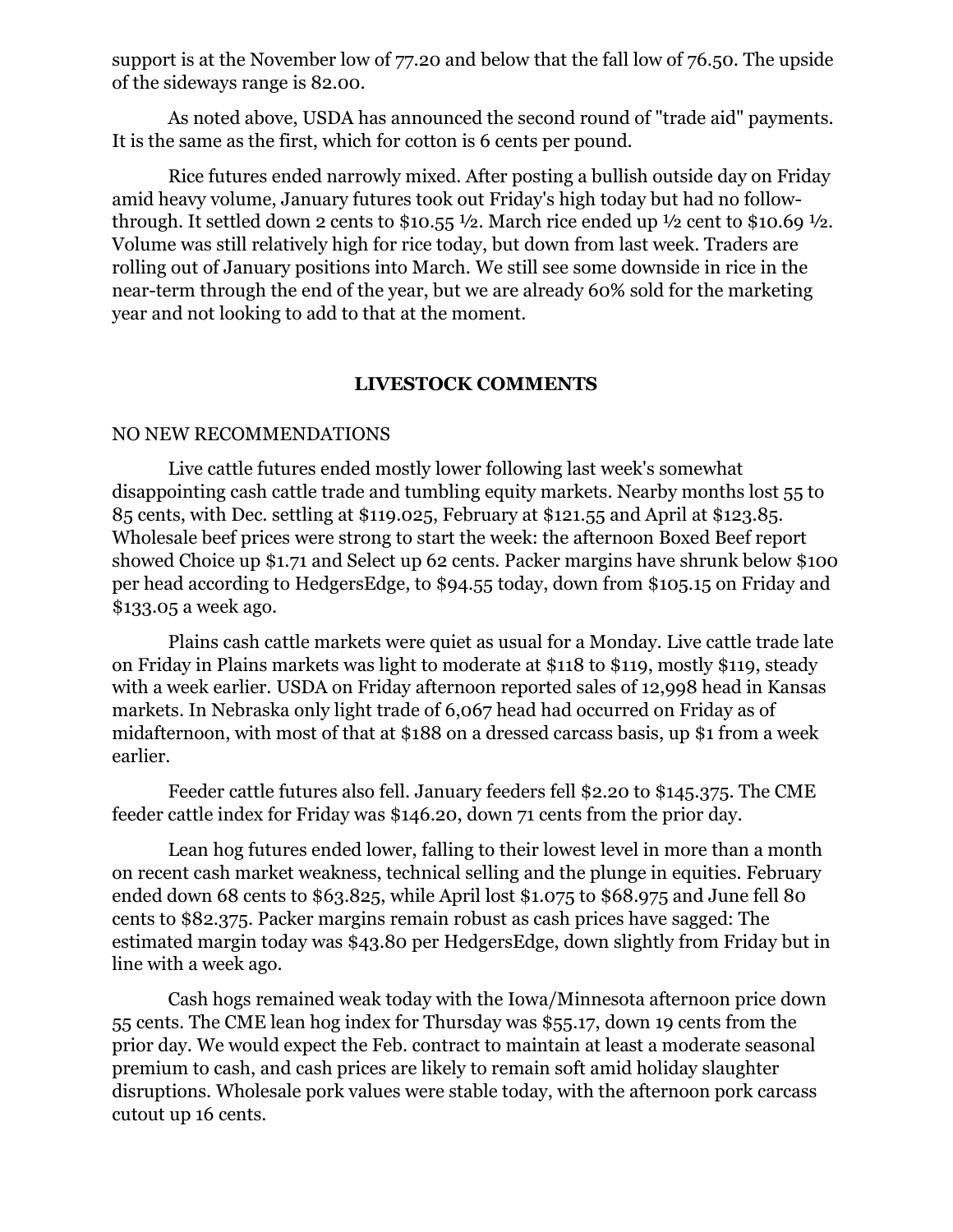## **GRAIN MARKET POSITIONS**

## **CORN**:

Cash-only Marketers: 2018 CROP: 40% sold on regular forward contracts and on hedge-to-arrive contracts against Dec. 2018 futures (11-14-17, 5-11-18, 5-30-18, 8-15-18). 2019 CROP: No sales recommended.

Hedgers: 2018 CROP: 30% sold in the cash market on regular forward contracts and hedge-to-arrive contracts (5-11-18, 8-8-18, 8-15-18). Aside futures. 2019 CROP: No cash sales or hedges recommended.

## **SOYBEANS**:

Cash-only Marketers: 2018 Crop: 40% sold on hedge-to-arrive and regular forward contracts against Nov. 2018 futures (11-14-17, 12-7-17, 1-26-18, 3-9-18). 2019 CROP: No sales recommended.

Hedgers: 2018 Crop: 30% forward contracted in the cash market (1-26-18, 1-31- 18, 3-9-18). Aside futures. 2019 CROP: No cash sales or hedges recommended.

# **WHEAT**:

Cash-only Marketers: 2018 CROP: 70% forward contracted (5-7-18, 6-5-18, 7-2- 18, 8-7-18, 8-15-18, 11-8-18). 2019 CROP: No sales advised.

Hedgers: 2018 CROP: 70% forward contracted (5-7-18, 5-22-18, 6-5-18, 7-2-18, 8-15-18, 11-8-18). Aside futures. 2019 CROP: No cash sales or hedges recommended.

**HOGS**: Short Feb. 2019 lean hog futures on 25% of 1st qtr. marketings (12-4-18).

**FED CATTLE**: Aside futures.

**FEEDER CATTLE:** Buyers are long Mar. 2019 feeder cattle futures on 50% of 1st qtr. needs (12-12-18). Sellers remain aside futures.

**MILK**: Aside futures. No forward cash sales recommended.

**FEED BUYERS**: SOYMEAL 100% of 4th qtr. needs bought in the cash market (10-4- 18, 10-26-18); 100% of 1st qtr. needs bought in the cash market (12-12-18); long July 2019 soymeal futures on 25% of 2nd qtr. needs. CORN: 100% of 4th qtr. needs bought in the cash market(10-26-18); long Mar. 2019 corn futures on 25% of 1st qtr. needs (10-26- 18).

**COTTON**: Cash-only Marketers: 2018 CROP: 50% forward contracted (12-18-17, 1-31- 18, 3-16-18, 5-22-18, 6-15-18). 2019 CROP: No sales recommended.

**Hedgers**: 2018 CROP: 40% cash forward contracted (12-18-17, 3-16-18, 5-22-18, 6-15- 18). Aside futures. 2019 CROP: No cash sales or futures hedges recommended.

**RICE**: 2018 CROP: 60% sold in the cash market (5-7-18, 6-29-18, 7-10-18, 8-3-18, 10- 24-18). 2019 CROP: No sales recommended.